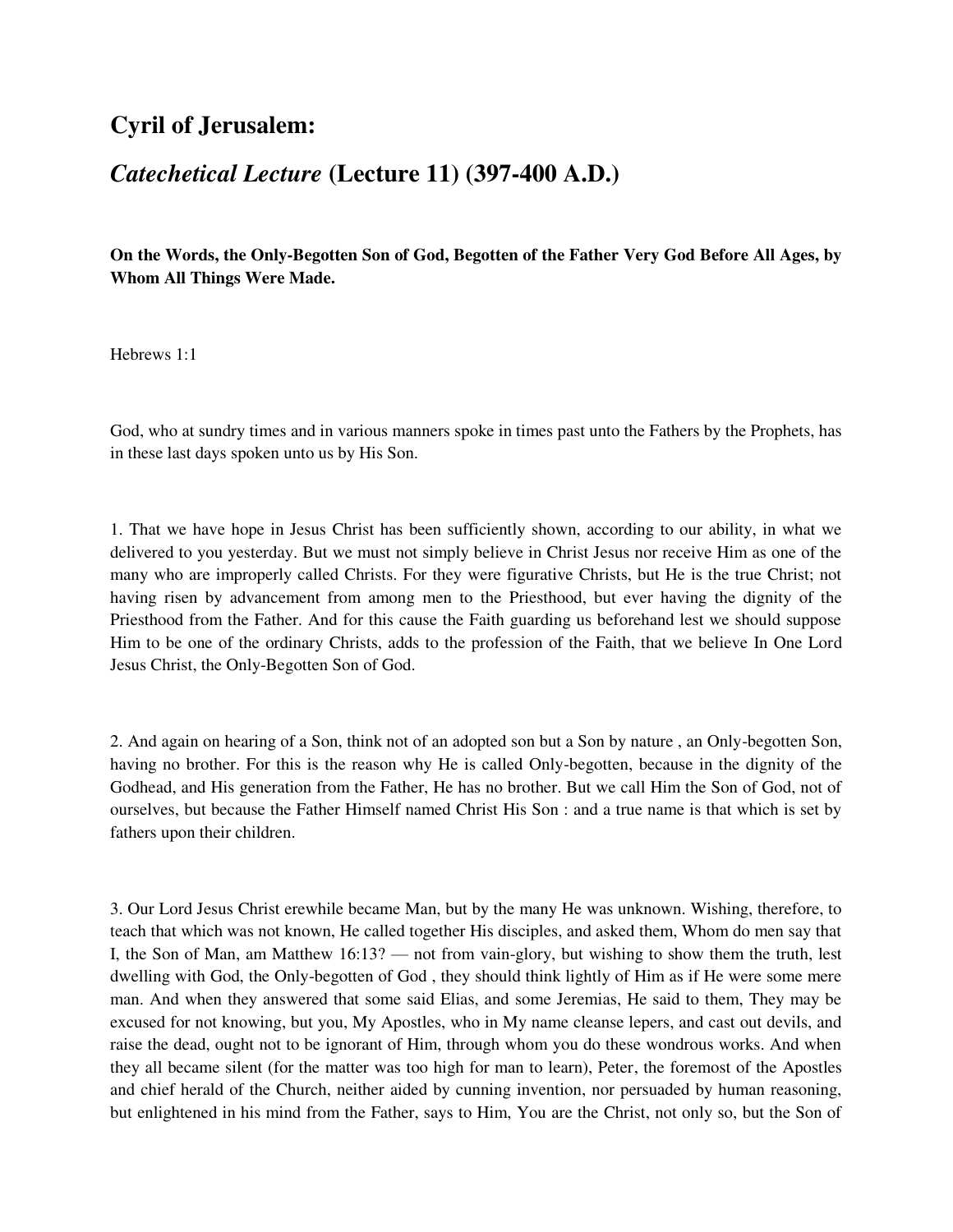the living God. And there follows a blessing upon his speech (for in truth it was above man), and as a seal upon what he had said, that it was the Father who had revealed it to him. For the Saviour says, Blessed are you, Simon Barjona, for flesh and blood has not revealed it to you, but My Father which is in heaven. Matthew 16:17 He therefore who acknowledges our Lord Jesus Christ the Son of God, partakes of this blessedness; but he who denies the Son of God is a poor and miserable man.

4. Again, I say, on hearing of a Son, understand it not merely in an improper sense, but as a Son in truth, a Son by nature, without beginning ; not as having come out of bondage into a higher state of adoption , but a Son eternally begotten by an inscrutable and incomprehensible generation. And in like manner on hearing of the First-born , think not that this is after the manner of men; for the first-born among men have other brothers also. And it is somewhere written, Israel is My son, My first-born. Exodus 4:22 But Israel is, as Reuben was, a first-born son rejected: for Reuben went up to his father's couch; and Israel cast his Father's Son out of the vineyard, and crucified Him.

To others also the Scripture says, You are the sons of the Lord your God Deuteronomy 14:1: and in another place, I have said, You are gods, and you are all sons of the Most High. I have said, not, I have begotten. They, when God so said, received the sonship, which before they had not: but He was not begotten to be other than He was before; but was begotten from the beginning Son of the Father, being above all beginning and all ages, Son of the Father, in all things like to Him who begot Him, eternal of a Father eternal, Life of Life begotten, and Light of Light, and Truth of Truth, and Wisdom of the Wise, and King of King, and God of God, and Power of Power.

5. If then thou hear the Gospel saying, The book of the generation of Jesus Christ, the Son of David, the Son of Abraham Matthew 1:1, understand according to the flesh. For He is the Son of David at the end of the ages Hebrews 9:26, but the Son of God Before All Ages, without beginning. The one, which before He had not, He received; but the other, which He has, He has eternally as begotten of the Father. Two fathers He has: one, David, according to the flesh, and one, God, His Father in a Divine manner. As the Son of David, He is subject to time, and to handling, and to genealogical descent: but as Son according to the Godhead , He is subject neither to time nor to place, nor to genealogical descent: for His generation who shall declare ? God is a Spirit John 4:24; He who is a Spirit has spiritually begotten, as being incorporeal, an inscrutable and incomprehensible generation. The Son Himself says of the Father, The Lord said to Me, You are My Son, today have I begotten You. Now this today is not recent, but eternal: a timeless today, before all ages. From the womb, before the morning star, have I begotten You.

6. Believe thou therefore on Jesus Christ, Son of the living God, and a Son Only-Begotten, according to the Gospel which says, For God so loved the world, that He gave His Only-begotten Son, that whosoever believes in Him should not perish, but have everlasting life. John 3:16 And again, He that believes in the Son is not judged, but has passed out of death into life. But he that believes not the Son shall not see life, but the wrath of God abides on him. And John testified concerning Him, saying, And we beheld His glory, glory as of the only-begotten from the father — full of grace and truth : at whom the devils trembled and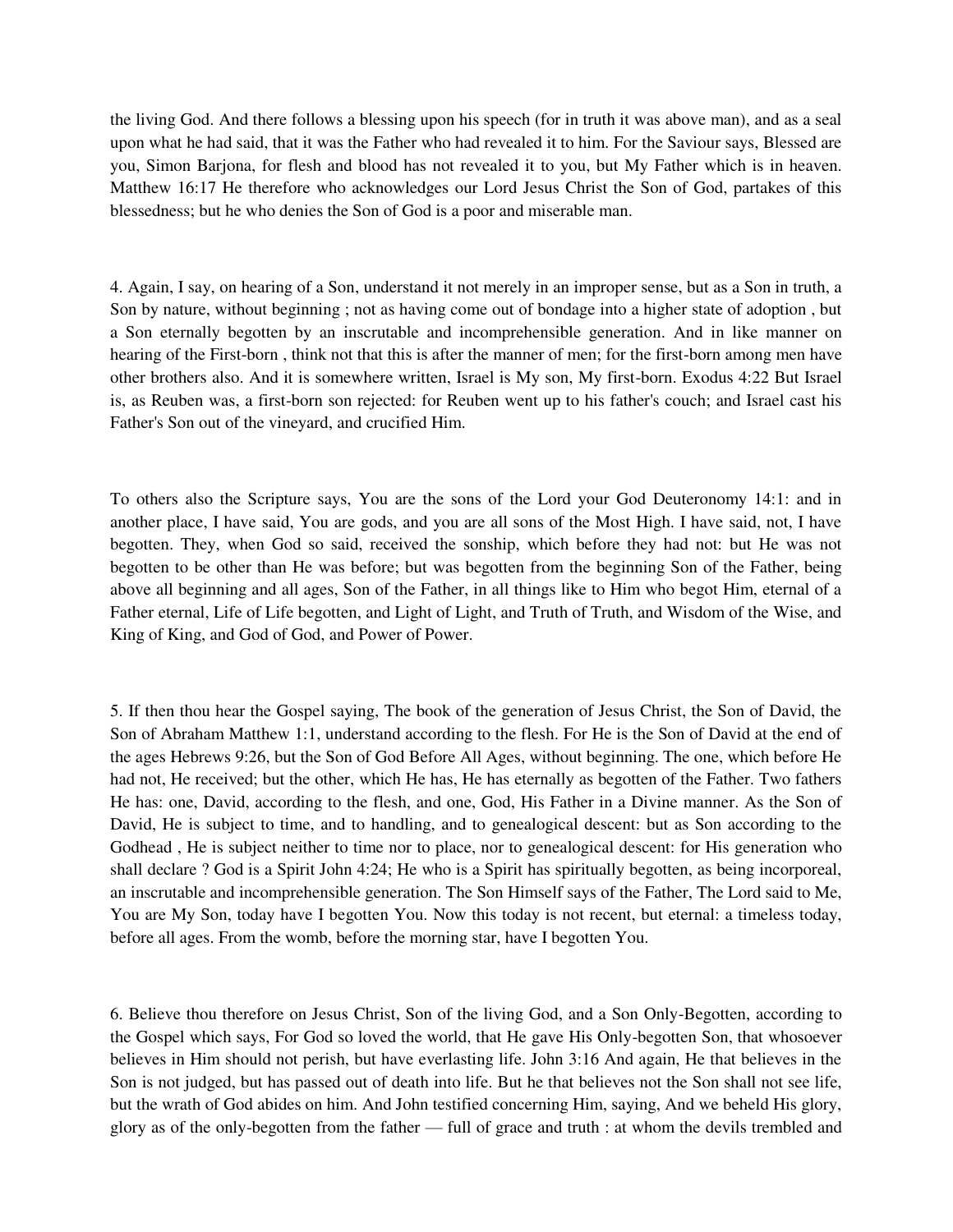said, Ah! What have we to do with You, Jesus, Thou Son of the living God Luke 4:34 .

7. He is then the Son of God by nature and not by adoption , begotten of the Father. And he that loves Him that begot, loves Him also that is begotten of Him 1 John 5:1; but he that despises Him that is begotten casts back the insult upon Him who begot. And whenever thou hear of God begetting, sink not down in thought to bodily things, nor think of a corruptible generation, lest you be guilty of impiety. God is a Spirit , His generation is spiritual: for bodies beget bodies, and for the generation of bodies time needs must intervene; but time intervenes not in the generation of the Son from the Father. And in our case what is begotten is begotten imperfect: but the Son of God was begotten perfect; for what He is now, that is He also from the beginning , begotten without beginning. We are begotten so as to pass from infantile ignorance to a state of reason: your generation, O man, is imperfect, for your growth is progressive. But think not that it is thus in His case, nor impute infirmity to Him who has begotten. For if that which He begot was imperfect, and acquired its perfection in time, you are imputing infirmity to Him who has begotten; if so be, the Father did not bestow from the beginning that which, as you say, time bestowed afterwards.

8. Think not therefore that this generation is human, nor as Abraham begot Isaac. For in begetting Isaac, Abraham begot not what he would, but what another granted. But in God the Father's begetting there is neither ignorance nor intermediate deliberation. For to say that He knew not what He was begetting is the greatest impiety; and it is no less impious to say, that after deliberation in time He then became a Father. For God was not previously without a Son, and afterwards in time became a Father; but has the Son eternally, having begotten Him not as men beget men, but as Himself only knows, who begot Him before all ages Very God.

9. For the Father being Very God begot the Son like Himself, Very God ; not as teachers beget disciples, not as Paul says to some, For in Christ Jesus I begot you through the Gospel. 1 Corinthians 4:15 For in this case he who was not a son by nature became a son by discipleship, but in the former case He was a Son by nature, a true Son. Not as you, who are to be illuminated, are now becoming sons of God: for you also become sons, but by adoption of grace, as it is written, But as many as received Him, to them gave He the right to become children of God, even to them that believe in His name: which were begotten not of blood, nor of the will of the flesh, nor of the will of man, but of God. John 1:12-13 And we indeed are begotten of water and of the Spirit, but not thus was Christ begotten of the Father. For at the time of His Baptism addressing Him, and saying, This is My Son Matthew 3:17, He did not say, This has now become My Son, but, This is My Son; that He might make manifest, that even before the operation of Baptism He was a Son.

10. The Father begot the Son, not as among men mind begets word. For the mind is substantially existent in us; but the word when spoken is dispersed into the air and comes to an end. But we know Christ to have been begotten not as a word pronounced , but as a Word substantially existing and living; not spoken by the lips, and dispersed, but begotten of the Father eternally and ineffably, in substance. For, In the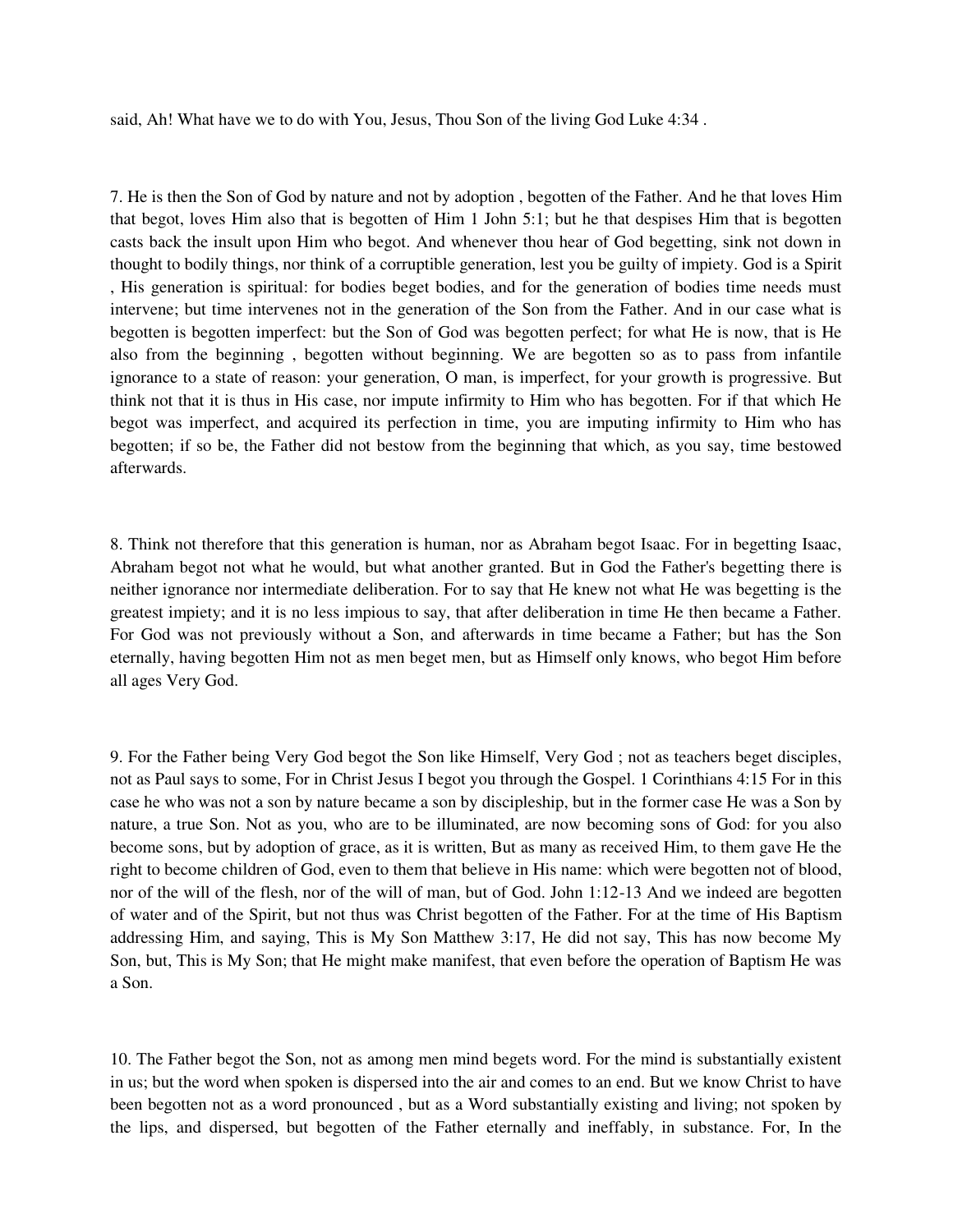beginning was the Word, and the Word was with God, and the Word was God John 1:1, sitting at God's right hand — the Word understanding the Father's will, and creating all things at His bidding: the Word, which came down and went up; for the word of utterance when spoken comes not down, nor goes up; the Word speaking and saying, The things which I have seen with My Father, these I speak John 8:38: the Word possessed of power, and reigning over all things: for the Father has committed all things unto the Son.

11. The Father then begot Him not in such wise as any man could understand, but as Himself only knows. For we profess not to tell in what manner He begot Him, but we insist that it was not in this manner. And not we only are ignorant of the generation of the Son from the Father, but so is every created nature. Speak to the earth, if perchance it may teach you Job 12:8: and though thou inquire of all things which are upon the earth, they shall not be able to tell you. For the earth cannot tell the substance of Him who is its own potter and fashioner. Nor is the earth alone ignorant, but the sun also : for the sun was created on the fourth day, without knowing what had been made in the three days before him; and he who knows not the things made in the three days before him, cannot tell forth the Maker Himself. Heaven will not declare this: for at the Father's bidding the heaven also was like smoke established by Christ. Nor shall the heaven of heavens declare this, nor the waters which are above the heavens. Why then art you cast down, O man, at being ignorant of that which even the heavens know not? Nay, not only are the heavens ignorant of this generation, but also every angelic nature. For if any one should ascend, were it possible, into the first heaven, and perceiving the ranks of the Angels there should approach and ask them how God begot His own Son, they would say perhaps, We have above us beings greater and higher; ask them. Go up to the second heaven and the third; attain, if you can, to Thrones, and Dominions, and Principalities, and Powers: and even if any one should reach them, which is impossible, they also would decline the explanation, for they know it not.

12. For my part, I have ever wondered at the curiosity of the bold men, who by their imagined reverence fall into impiety. For though they know nothing of Thrones, and Dominions, and Principalities, and Powers, the workmanship of Christ, they attempt to scrutinise their Creator Himself. Tell me first, O most daring man, wherein does Throne differ from Dominion, and then scrutinise what pertains to Christ. Tell me what is a Principality, and what a Power, and what a Virtue, and what an Angel: and then search out their Creator, for all things were made by Him. John 1:3 But you will not, or you can not ask Thrones or Dominions. What else is there that knows the deep things of God 1 Corinthians 2:10-11 , save only the Holy Ghost, who spoke the Divine Scriptures? But not even the Holy Ghost Himself has spoken in the Scriptures concerning the generation of the Son from the Father. Why then do you busy yourself about things which not even the Holy Ghost has written in the Scriptures? Thou that know not the things which are written, busiest you yourself about the things which are not written? There are many questions in the Divine Scriptures; what is written we comprehend not, why do we busy ourselves about what is not written? It is sufficient for us to know that God has begotten One Only Son.

13. Be not ashamed to confess your ignorance, since you share ignorance with Angels. Only He who begot knows Him who was begotten, and He who is begotten of Him knows Him who begot. He who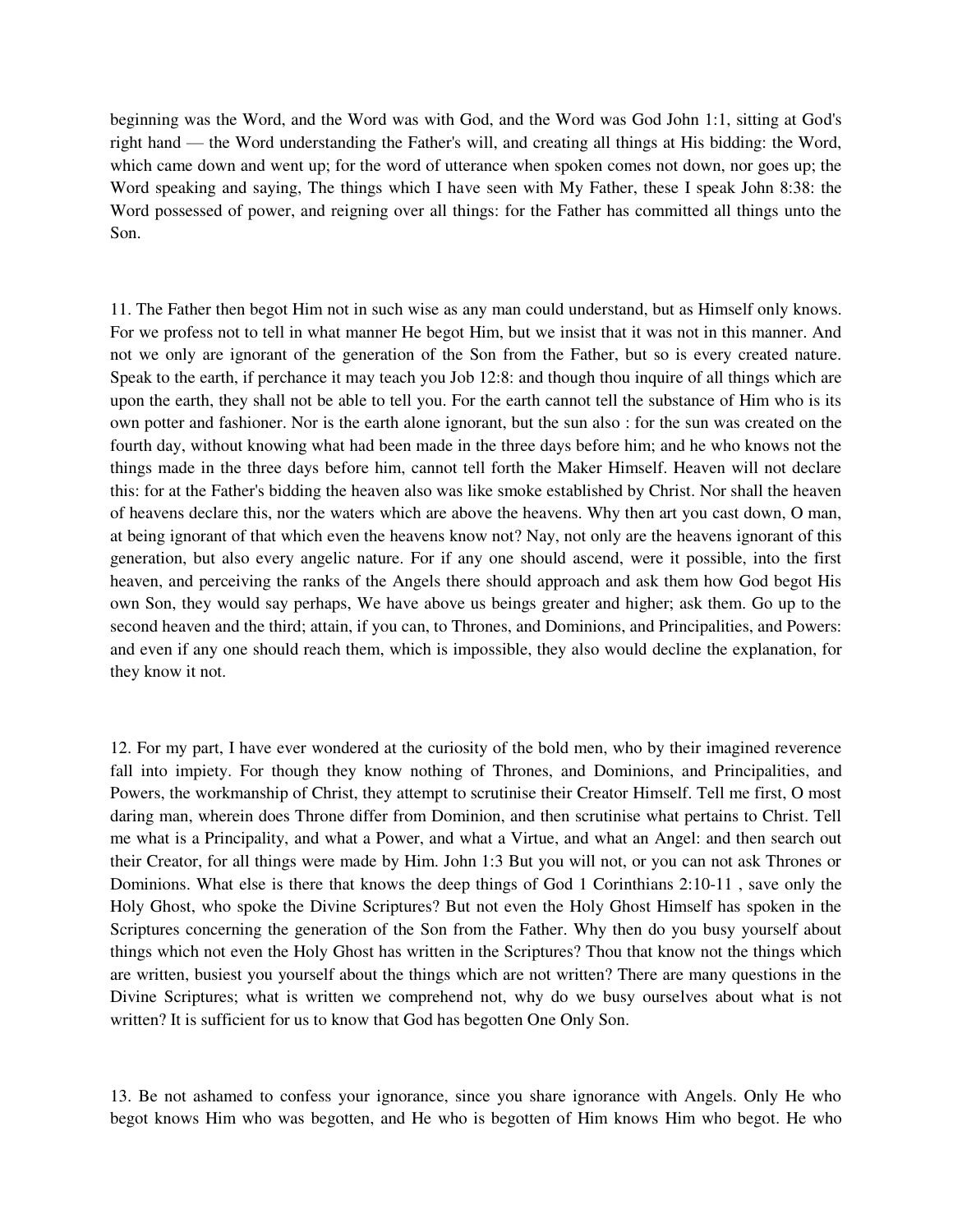begot knows what He begot: and the Scriptures also testify that He who was begotten is God. For as the Father has life in Himself, so also has He given to the Son to have life in Himself John 5:26; and, that all men should honour the Son, even as they honour the Father ; and, as the Father quickens whom He will, even so the Son quickens whom He will. Neither He who begot suffered any loss, nor is anything lacking to Him who was begotten (I know that I have said these things many times, but it is for your safety that they are said so often): neither has He who begot, a Father, nor He who was begotten, a brother. Neither was He who begot changed into the Son , nor did He who was begotten become the Father. Of One Only Father there is One Only-begotten Son: neither two Unbegotten , nor two Only-begotten; but One Father, Unbegotten (for He is Unbegotten who has no father); and One Son, eternally begotten of the Father; begotten not in time, but before all ages; not increased by advancement, but begotten that which He now is.

14. We believe then In the Only-Begotten Son of God, Who Was Begotten of the Father Very God. For the True God begets not a false god, as we have said, nor did He deliberate and afterwards beget ; but He begot eternally, and much more swiftly than our words or thoughts: for we speaking in time, consume time; but in the case of the Divine Power, the generation is timeless. And as I have often said, He did not bring forth the Son from non-existence into being, nor take the non-existent into sonship : but the Father, being Eternal, eternally and ineffably begot One Only Son, who has no brother. Nor are there two first principles; but the Father is the head of the Son 1 Corinthians 11:3; the beginning is One. For the Father begot the Son Very God, called Emmanuel; and Emmanuel being interpreted is, God with us Matthew  $1:23$ .

15. And would you know that He who was begotten of the Father, and afterwards became man, is God? Hear the Prophet saying, This is our God, none other shall be accounted of in comparison with Him. He has found out every way of knowledge, and given it to Jacob His servant, and to Israel His beloved. Afterwards He was seen on earth, and conversed among men. Do you see herein God become man, after the giving of the law by Moses? Hear also a second testimony to Christ's Deity, that which has just now been read, Your throne, O God, is for ever and ever. Hebrews 1:8 For lest, because of His presence here in the flesh, He should be thought to have been advanced after this to the Godhead, the Scripture says plainly, Therefore God, even Your God, has anointed You with the oil of gladness above Your fellows. Do you see Christ as God anointed by God the Father?

16. Would you receive yet a third testimony to Christ's Godhead? Hear Esaias saying, Egypt has laboured, and the merchandise of Ethiopia: and soon after, In You shall they make supplication, because God is in You, and there is no God save You. For You are God, and we knew it not, the God of Israel, the Saviour. You see that the Son is God, having in Himself God the Father: saying almost the very same which He has said in the Gospels: The Father is in Me, and I am in the Father. John 14:11 He says not, I am the Father, but the Father is in Me, and I am in the Father. And again He said not, I and the Father am one, but, I and the Father are one, that we should neither separate them, nor make a confusion of Son-Father. One they are because of the dignity pertaining to the Godhead, since God begot God. One in respect of their kingdom; for the Father reigns not over these, and the Son over those, lifting Himself up against His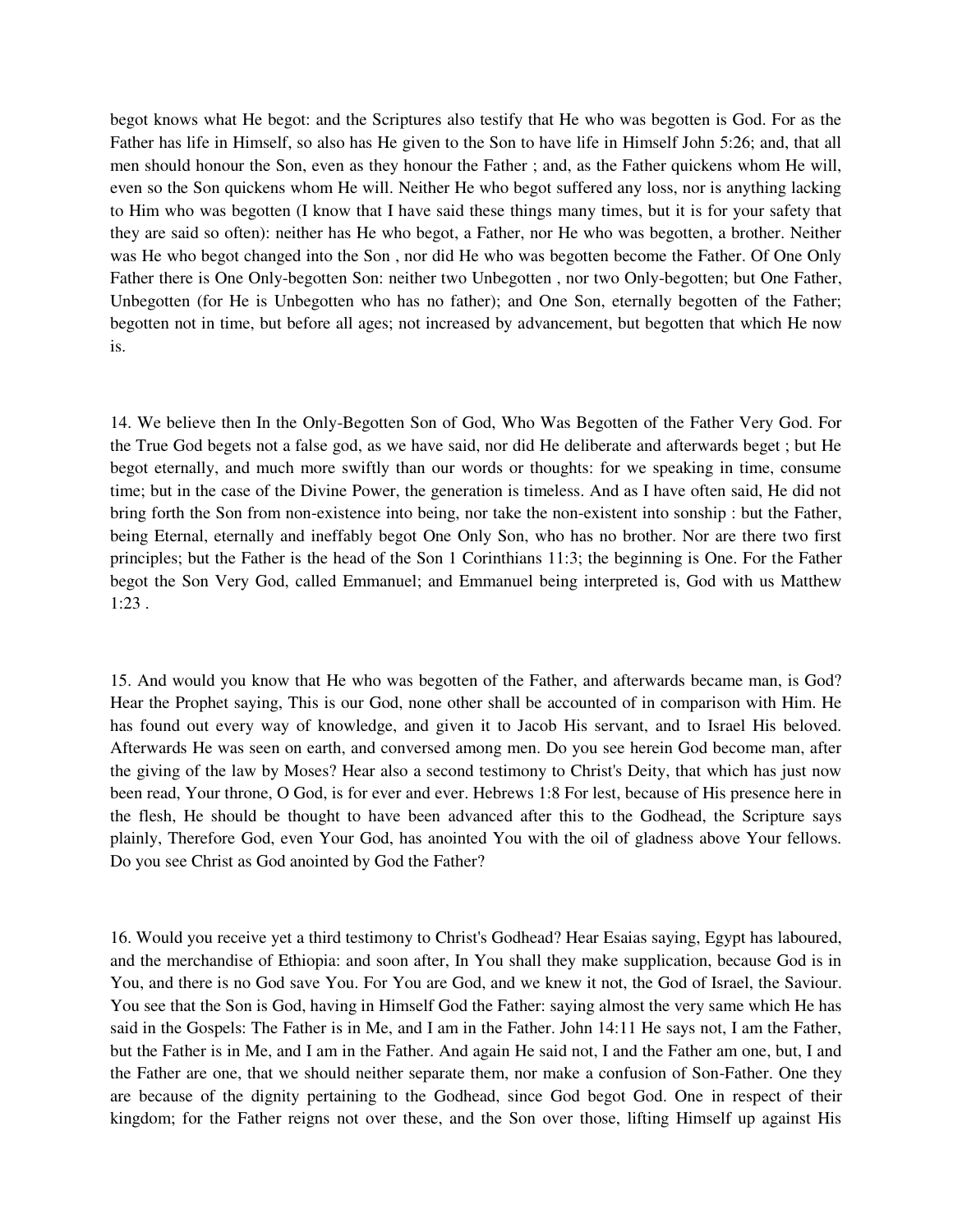Father like Absalom: but the kingdom of the Father is likewise the kingdom of the Son. One they are, because there is no discord nor division between them: for what things the Father wills, the Son wills the same. One, because the creative works of Christ are no other than the Father's; for the creation of all things is one, the Father having made them through the Son: For He spoke, and they were made; He commanded, and they were created, says the Psalmist. For He who speaks, speaks to one who hears: and He who commands, gives His commandment to one who is present with Him.

17. The Son then is Very God, having the Father in Himself, not changed into the Father; for the Father was not made man, but the Son. For let the truth be freely spoken. The Father suffered not for us, but the Father sent Him who suffered. Neither let us say, There was a time when the Son was not; nor let us admit a Son who is the Father : but let us walk in the king's highway; let us turn aside neither on the left hand nor on the right. Neither from thinking to honour the Son, let us call Him the Father; nor from thinking to honour the Father, imagine the Son to be some one of the creatures. But let One Father be worshipped through One Son, and let not their worship be separated. Let One Son be proclaimed, sitting at the right hand of the Father before all ages: sharing His throne not by advancement in time after His Passion, but by eternal possession.

18. He who has seen the Son, has seen the Father John 14:9: for in all things the Son is like to Him who begot Him ; begotten Life of Life and Light of Light, Power of Power, God of God; and the characteristics of the Godhead are unchangeable in the Son; and he who is counted worthy to behold Godhead in the Son, attains to the fruition of the Father. This is not my word, but that of the Only-begotten: Have I been so long time with you, and have you not known Me, Philip? He that has seen Me, has seen the Father. John 14:9 And to be brief, let us neither separate them, nor make a confusion : neither say thou ever that the Son is foreign to the Father, nor admit those who say that the Father is at one time Father, and at another Son: for these are strange and impious statements, and not the doctrines of the Church. But the Father having begotten the Son, remained the Father and is not changed. He begot Wisdom, yet lost not wisdom Himself; and begot Power, yet became not weak: He begot God, but lost not His own Godhead: and neither did He lose anything Himself by diminution or change; nor has He who was begotten anything wanting. Perfect is He who begot, Perfect that which was begotten: God was He who begot, God He who was begotten; God of all Himself, yet entitling the Father His own God. For He is not ashamed to say, I ascend unto My Father and your Father, and to My God and your God John 20:17 .

19. But lest you should think that He is in a like sense Father of the Son and of the creatures, Christ drew a distinction in what follows. For He said not, I ascend to our Father, lest the creatures should be made fellows of the Only-begotten; but He said, My Father and your Father; in one way Mine, by nature; in another yours, by adoption. And again, to my God and your God, in one way Mine, as His true and Only-begotten Son, and in another way yours, as His workmanship. The Son of God then is Very God, ineffably begotten before all ages (for I say the same things often to you, that it may be graven upon your mind). This also believe, that God has a Son: but about the manner be not curious, for by searching you will not find. Exalt not yourself, lest you fall: think upon those things only which have been commanded you. Sirach 3:22 Tell me first what He is who begot, and then learn that which He begot; but if you can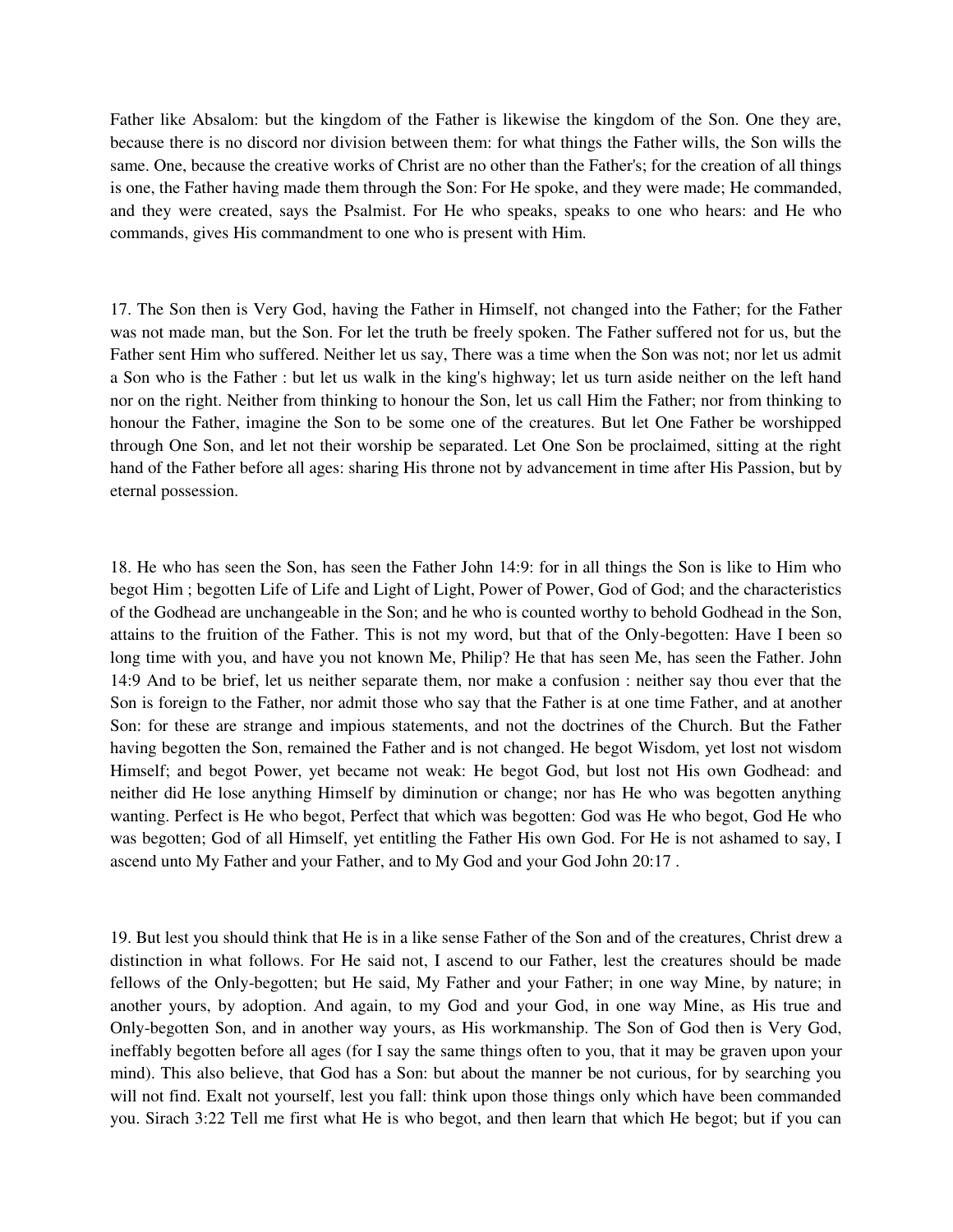not conceive the nature of Him who has begotten, search not curiously into the manner of that which is begotten.

20. For godliness it suffices you to know, as we have said, that God has One Only Son, One naturally begotten; who began not His being when He was born in Bethlehem, but Before All Ages. For hear the Prophet Micah saying, And thou, Bethlehem, house of Ephrata, art little to be among the thousands of Judah. Out of you shall come forth unto Me a Ruler, who shall feed My people Israel: and His goings forth are from the beginning, from days of eternity. Think not then of Him who is now come forth out of Bethlehem , but worship Him who was eternally begotten of the Father. Suffer none to speak of a beginning of the Son in time, but as a timeless Beginning acknowledge the Father. For the Father is the Beginning of the Son, timeless, incomprehensible, without beginning. The fountain of the river of righteousness, even of the Only-begotten, is the Father, who begot Him as Himself only knows. And would you know that our Lord Jesus Christ is King Eternal? Hear Him again saying, Your father Abraham rejoiced to see My day, and he saw it, and was glad. John 8:56 And then, when the Jews received this hardly, He says what to them was still harder, Before Abraham was, I am. And again He says to the Father, And now, Father, glorify Thou Me with Your own self, with the glory which I had with You before the world was. He says plainly, before the world was, I had the glory which is with You. And again when He says, For You loved Me before the foundation of the world John 17:24, He plainly declares, The glory which I have with you is from eternity.

21. We believe then In One Lord Jesus Christ, the Only-Begotten Son of God, Begotten of His Father Very God Before All Worlds, by Whom All Things Were Made. For whether they be thrones, or dominions, or principalities, or powers, all things were made through Him Colossians 1:16, and of things created none is exempted from His authority. Silenced be every heresy which brings in different creators and makers of the world; silenced the tongue which blasphemes the Christ the Son of God; let them be silenced who say that the sun is the Christ, for He is the sun's Creator, not the sun which we see. Silenced be they who say that the world is the workmanship of Angels , who wish to steal away the dignity of the Only-begotten. For whether visible or invisible, whether thrones or dominions, or anything that is named, all things were made by Christ. He reigns over the things which have been made by Him, not having seized another's spoils, but reigning over His own workmanship, even as the Evangelist John has said, All things were made by Him, and without Him was not anything made. John 1:3 All things were made by Him, the Father working by the Son.

22. I wish to give also a certain illustration of what I am saying, but I know that it is feeble; for of things visible what can be an exact illustration of the Divine Power? But nevertheless as feeble be it spoken by the feeble to the feeble. For just as any king, whose son was a king, if he wished to form a city, might suggest to his son, his partner in the kingdom, the form of the city, and he having received the pattern, brings the design to completion; so, when the Father wished to form all things, the Son created all things at the Father's bidding, that the act of bidding might secure to the Father His absolute authority , and yet the Son in turn might have authority over His own workmanship, and neither the Father be separated from the lordship over His own works, nor the Son rule over things created by others, but by Himself. For, as I